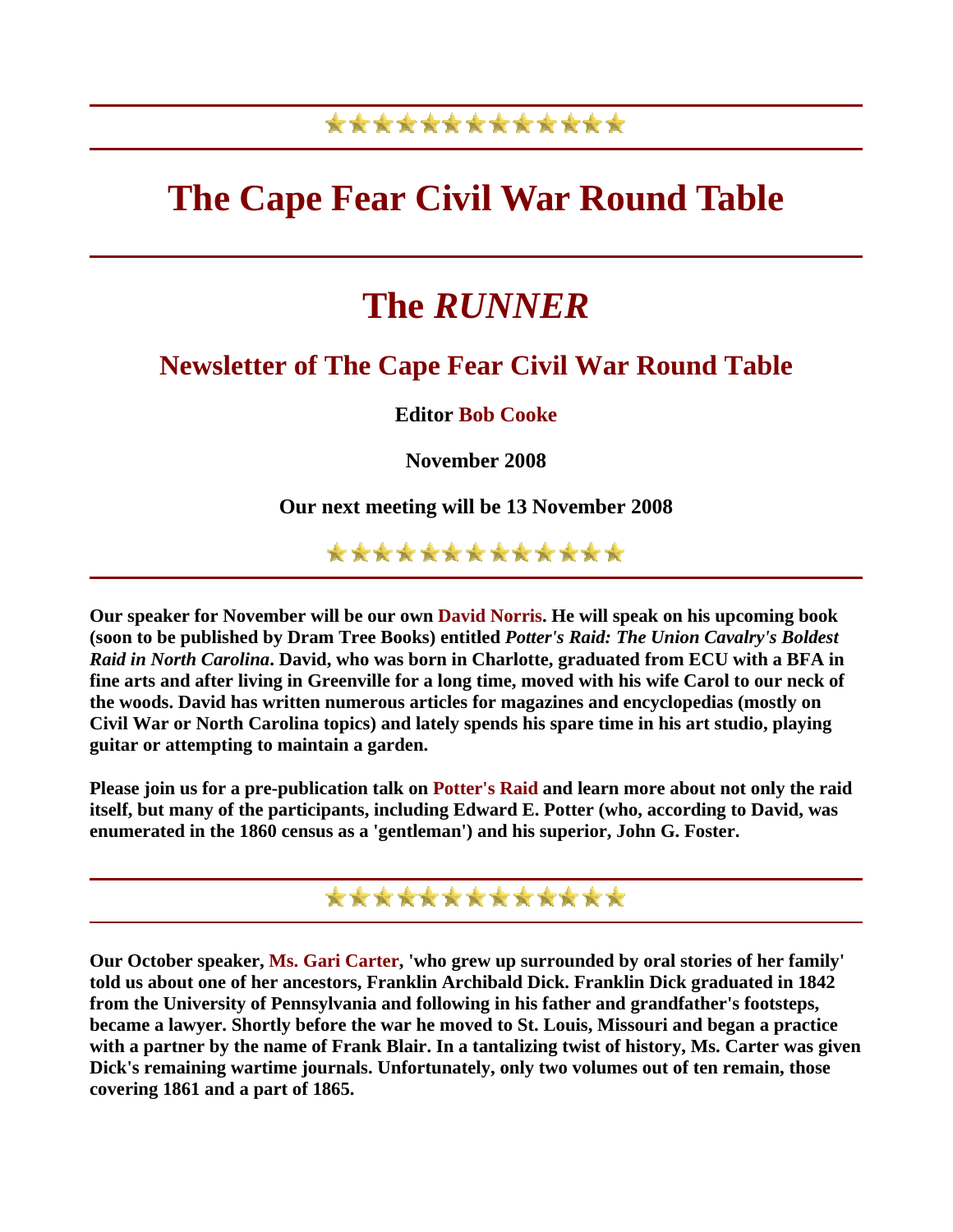

**As a Unionist, Dick was very concerned about t he pro-Confederate** 

**leanings of his adopted state. Holding secret**  meetings with not only Frank, but his brother **Montgomery (who would serve as Postmaster General in Lincoln's cabinet) and Nath aniel Lyon (Connecticut born- USMA class of 1841). While Dick and the Blair's mapped out the** political future of the state, Lyon handled the **military end of things. Knowing that Southern sympathizers, aided by the Governor** 



**Clairborne F. Jackson and his militia, were set to takeover the capital, the men acted quickly to prevent that occurrence. Gathering his forces, which included the local German organization, the Unionists surrounded the pro-Confederates in their camp (Camp Jackson, in the western part of the city). Lyon, described as 'Violent, sometimes almost wild, in his patriotism,' led seven thousand Unionists against the seven hundred** 

**sympathizers in the camp. The Southerners, commanded by General David M. Frost (a native New Yorker and also a graduate of the Military Academy, class of 1844) surrendered without firing a shot.** 

**[The following is from The Civil War, Day by Day, by E.B. Long] : During the march back to the arsenal, the prisoners were guarded by the Germans and the regulars. Excitement had been extreme in the city for days, with cries of 'Hessians' against the Germans, and equally strong anti-Southern feelings expressed. A crowd of the curious and agitated viewed the march, including one William T. Sherman and his son, and of course it happened: someone pushed or shoved, a shot or two rang out, and then more and more, with the unionists firing on the crowd .... When it was over some twenty-eight or twenty-nine people were dead or mortally wounded, including, reportedly, a child in arms. Mobs stormed through the streets of St. Louis that night; all saloons were closed. A strange sort of war the 'battle of St. Louis'.** 

**Ms. Carter's ancestor, Franklin Dick, went on to become the Provost Marshall General for the Department of the Missouri, handling the many cases of Southern sympathizers as they were sent beyond the states' borders. According to Ms. Carter, Dick's greatest fear was that the South would move north and the British would move south from Canada to crush the Union. After the war Dick relocated to Washington, D.C. and, with his former partner, Francis Blair, again practiced his profession. He later moved back to Philadelphia, where he died in 1885.** 

**The Round Table has purchased several copies of Ms. Carter's book on Missouri and St. Louis in particular during these times. The book, aptly entitled, Troubled State, will be offered at our raffles. If you would like to purchase a copy directly from Ms. Carter, visit her website at [http://www.garicarter.com.](http://www.garicarter.com/index.htm)** 

\*\*\*\*\*\*\*\*\*\*\*\*\*